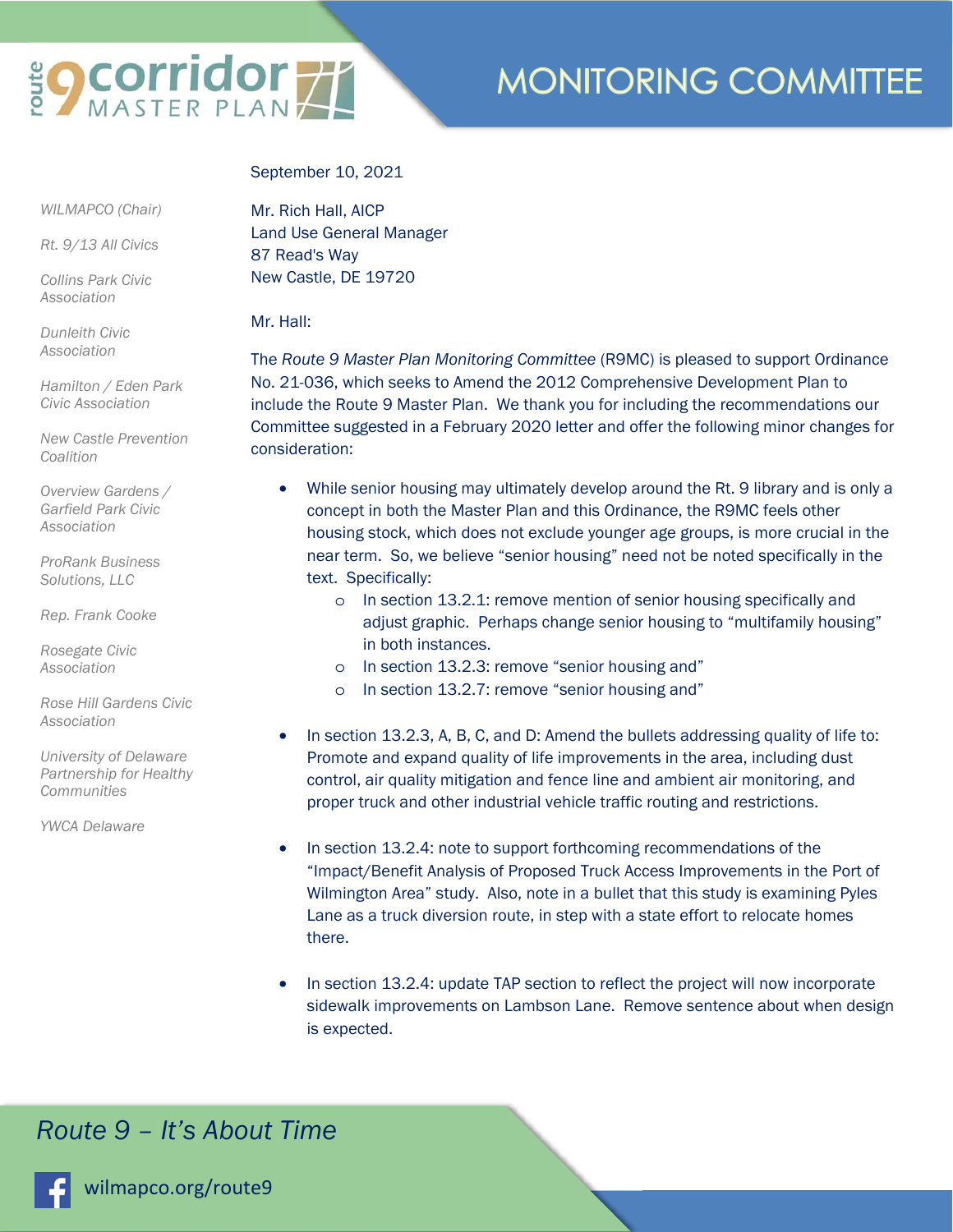

# **MONITORING COMMITTEE**

- In section 13.2.7: change goal 2 from "Mitigate environmental and health concerns" to "Understand and mitigate cumulative environmental and health concerns." We feel there is still a need for a better understanding of environmental health risk in the Route 9 corridor, including the impact of cumulative environmental impacts on health.
- In section 13.27, amend strategy 2.5 as follows: Explore mitigation measures including and in addition to street sweeping to address concerns about dust and air quality.
- In section 13.2.7, add a new objective, 2.2: Address environmental injustice by working to minimize and equalize the effect of environmental hazards among all people regardless of race, ethnicity, or income level.
- In section 13.2.7: we propose three new strategies:
	- o 2.6: Establish a process, which includes robust community engagement, to review the appropriateness and location of all existing industrial activities and their proximity to adjacent communities, and to propose measures to address environmental and health harms associated with such industrial activities, paying particular attention to the safety of vulnerable communities.
	- o 2.7: Support closer engagement and collaboration between DNREC and the Route 9 community on understanding and addressing environmental health concerns.
	- o 2.8: Undertake a "Mechanisms for Fair Community Relocation Study," as proposed in the Route 9 Master Plan, to determine the most equitable strategies for any potential future housing relocations in Eden Park and Hamilton Park specifically, along with other New Castle County communities.
- In section 13.2.7, to explore ways to phase out existing industrial uses too close to existing residential or other sensitive uses, such as schools and hospitals, we propose two new strategies
	- o 3.7: Explore implementing land use and zoning strategies, including designating industrial uses affecting local air quality as conditional/special uses, including chemical manufacturing facilities and facilities that store, crush, and/or process concrete, and establishing air quality mitigation and air monitoring measures as requirements for conditional/special use approval.
	- o 3.8: On a case-by-case basis and with community support, explore implementing land use and zoning strategies to phase out existing industrial uses and/or conflicts located within 2500 ft. of residential or other sensitive uses (such as schools, daycares, playgrounds, hospitals, apartment buildings, nursing homes, etc.), or introduce buffering so as to widen the gap between the conflicting uses beyond 2500 ft. on an expeditious timeframe that improve quality of life, advances equity, and protects public health.

## *Route 9 – It's About Time*